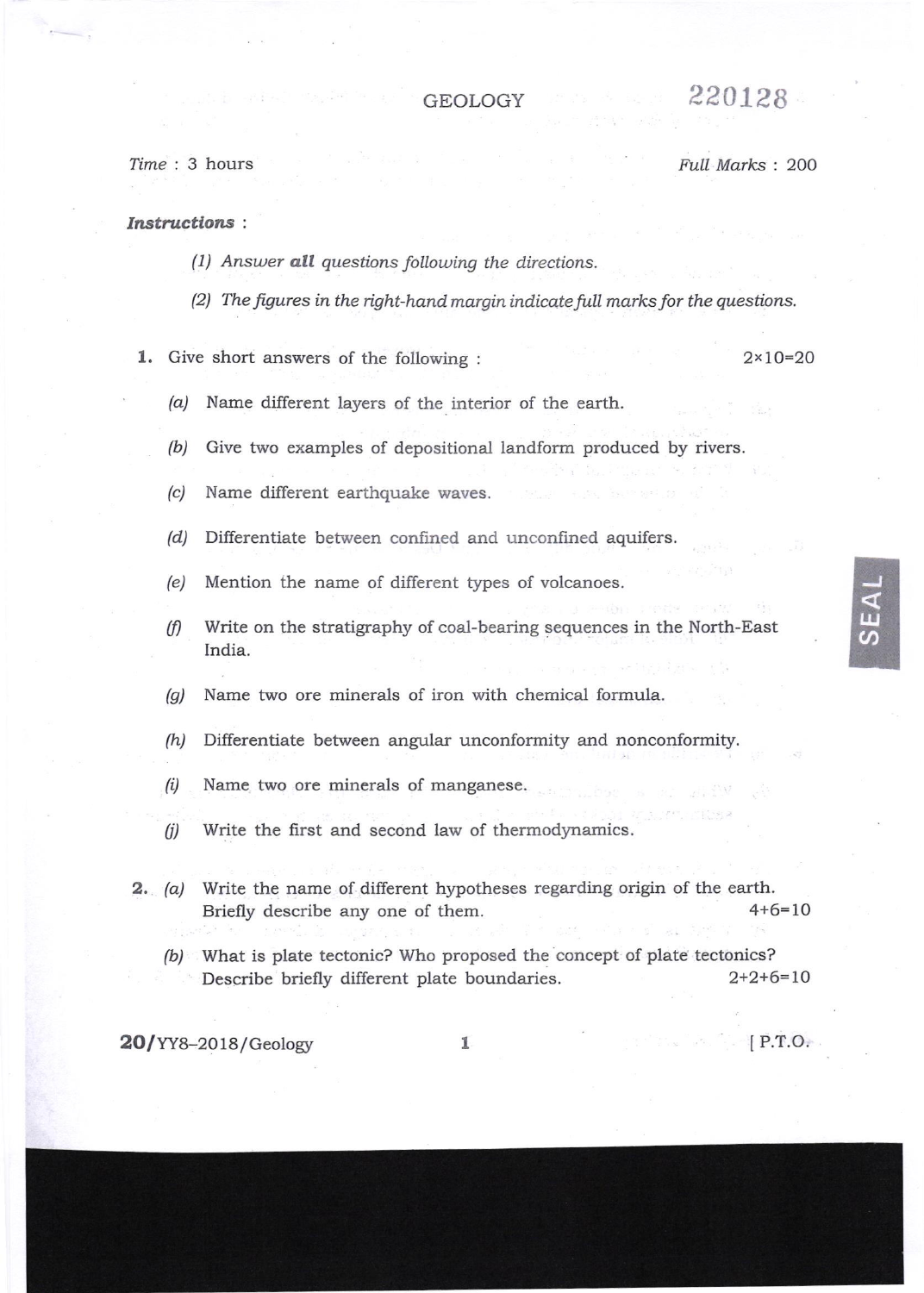- 3. (a) What is fold? What are different elements of folds? Define different types of fold with neat sketches.  $2+2+6=10$ types of fold with neat sketches.
	- (b) Explain the concept of stress and strain ellipsoid. How does this concept help in understanding the nature of rock deformation?  $5+5=10$
- 4. Answer any four of the following questions :  $5 \times 4 = 20$ 
	- $(a)$  Define a crystal. Explain briefly 'interfacial angle' and 'axial ratio'.
	- (b) What is 'twin crystal'? Describe different types of twinning.
	- (c) What are the two major divisions of pyroxene group of minerals? Give the name and chemical composition of pyroxene group of minerals.
	- /d/ Explain the terms lsomorphism', 'polymorphism' and 'pseudomorphism' with reference to minerals.
	- (e) What is an optical indicatrix? Explain in brief the chief characteristics of the uniaxial and biaxial indicatrix.
- 5. (a) What is magmatic differentiation? Describe the process of magmatic differentiation.  $4+6=10$ 
	- (b) Write short notes on any two of the following :  $5 \times 2 = 10$ 
		- (i) Role of major and trace elements in petrogenesis of igneous rocks
		- /ii/ Oxidation-reduction potential
		- (iii) Geochemical cycle
- 6. (a) Describe in detail the textures and structures of metamorphic rocks.  $10$ 
	- (b) What is a sedimentary rock? What are the classifications of sedimentary rocks? Give a brief description of each class. 2+3+5=10
- 7. (a) What are the major principles that are used to determine the relative ages of a strata? Describe briefly the principles of correlation. 5+5=10
	- (b) What is 'Siwalik group? What are the major divisions of Siwalik group? Describe the uplifting phases during the rising of Himalayas.  $2+3+5=10$

 $20$ /YY8-2018/Geology 2